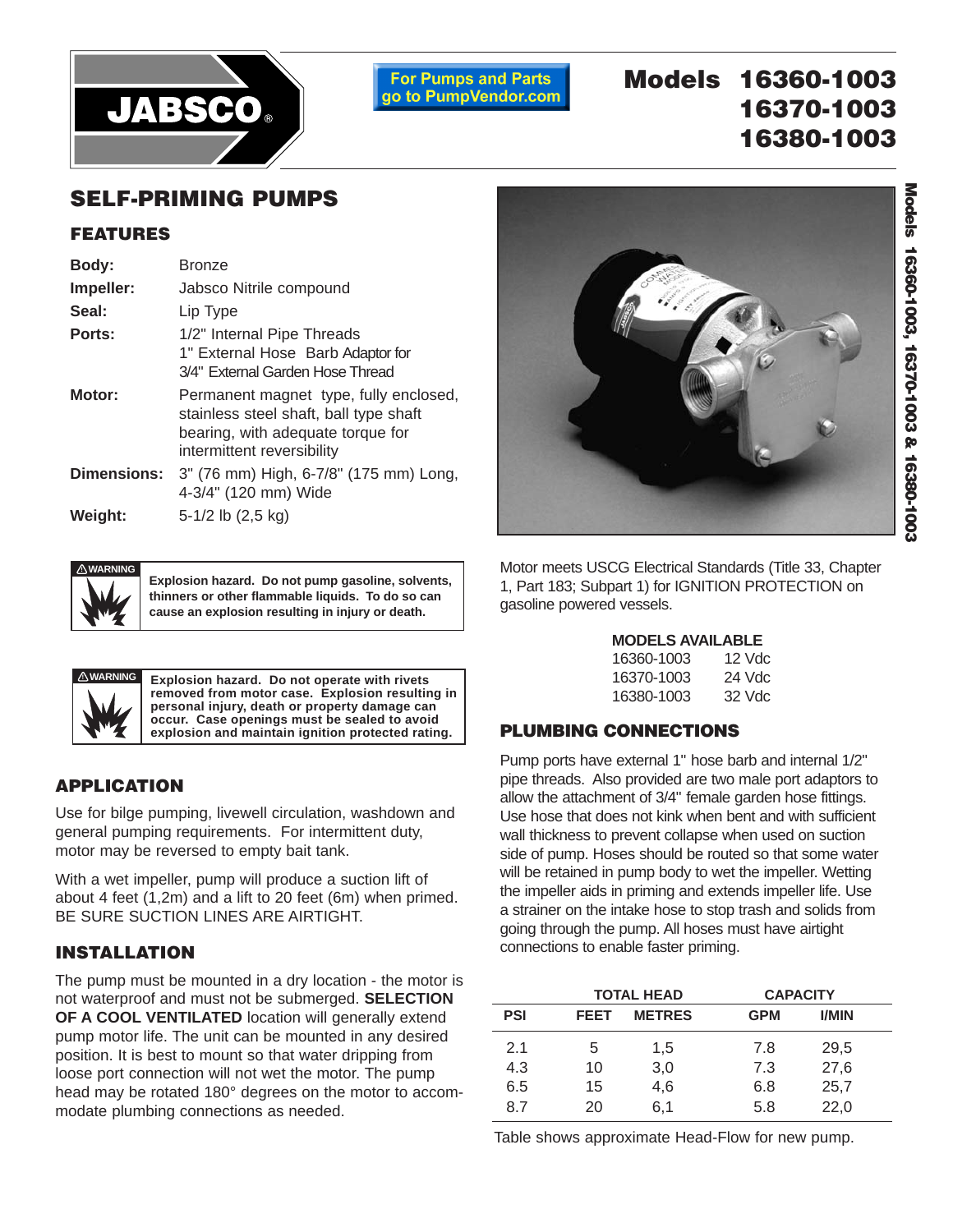### **ELECTRICAL CONNECTIONS**



**Explosion hazard. If pump is operated in an area containing flammable vapors, wire leads must be joined by insulated mechanical locking connectors. Loose or inadequate wire connections can spark resulting in an explosion. Property damage, injury or death can occur.**

Connect black wire to negative (–) terminal of battery. The orange wire should run to a properly sized (see electrical specifications) overload protected switch or circuit breaker, with a wire from switch or breaker to positive (+) terminal of battery. Electrical circuit must be independent of all other accessories. A reversing switch may be used to reverse pump for intermittent duty cycles. Preferred motor rotation is clockwise looking at shaft end of motor. To prolong motor life, install pump so normal motor rotation is clockwise. Use proper wire size as determined by wire table elsewhere on this sheet.



#### **MINIMUM WIRE SIZES**

| <b>Wire Length</b><br><b>Between Battery</b><br>and Motor | <b>12 Vdc</b> | #16 | #16 |
|-----------------------------------------------------------|---------------|-----|-----|
| $1 - 10ft (3m)$                                           | #14           | #16 | #16 |
| 11 -20 ft (6m)                                            | #14           | #16 | #16 |
| 21-30 ft (9m)                                             | #12           | #14 | #16 |

NOTICE: To prevent motor damage, use only multistrand copper wire in size recommended. DO NOT use ordinary lamp cord or other substitutes.

### **OPERATION**

Flexible impeller pumps must NOT be run dry, as the pumped liquid is the lubricant for the impeller. Observe the outlet and shut off pump as soon as liquid stops flowing. An automatic level switch is convenient to control the pump.

The pump cannot run against a closed outlet such as encountered when using a garden hose type shut-off nozzle.

Pressure for normal operation should not exceed 20 feet of head (8.7 psi).

Temperature of pumped liquid may be in the range of 45° - 160°F (10° - 70°C).

### **ELECTRICAL SPECIFICATIONS**

| Model No.  | <b>Voltage</b> | <b>Amp Draw</b> | <b>Fuse Size</b> |
|------------|----------------|-----------------|------------------|
| 16360-1003 | $12$ Vdc       | 9               | 15               |
| 16370-1003 | $24$ Vdc       | 5               | 10               |
| 16380-1003 | $32$ Vdc       | 3               |                  |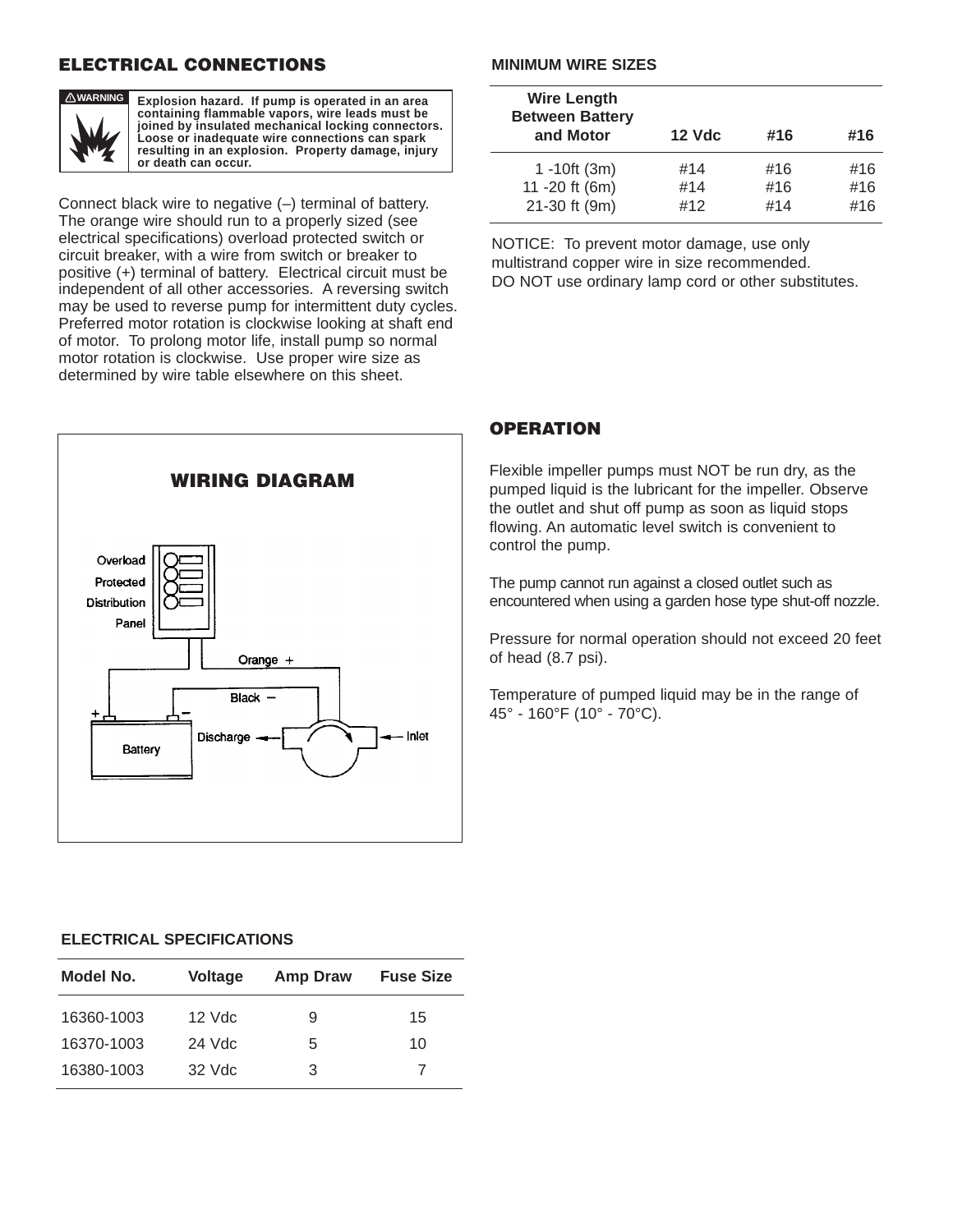

| <b>KEY</b> | <b>PART</b><br><b>NUMBER</b> | <b>DESCRIPTION</b>                         | QTY. |
|------------|------------------------------|--------------------------------------------|------|
| 1          | 18753-0102                   | Screw Kit (End Cover)<br>includes 4 screws | 1    |
| 2          | 6791-1100                    | End Cover                                  |      |
| 3          | 18753-0104                   | *O-Ring                                    |      |
| 4          | 6303-0003                    | *Impeller                                  |      |
| 5          | 93000-0100                   | *Seal                                      |      |
| 6          | 18649-1100                   | Body †                                     |      |
| 7          | 6342-0000                    | Slinger                                    |      |
| 8          |                              | Motor                                      |      |
|            | 18753-0050                   | Model 16360-1003 12Vdc                     |      |
|            | 18753-0051                   | Model 16370-1003 24Vdc                     |      |
|            | 18753-0052                   | Model 16380-1003 32Vdc                     |      |
| 9          | 98019-0020                   | Screw (Pump to Motor)                      | 2    |
| 10         | 91002-0010                   | Screw (Cam)                                | 1    |
| 11         | 2907-0001                    | Cam                                        |      |
| 12         | 18753-0103                   | Port Adaptor Kit (2 each)                  |      |
|            | 90061-0003                   | Service Kit                                |      |
|            | 7440-1003                    | Replacement Pump Head                      |      |
|            |                              |                                            |      |

Part Contained in Service Kit.

† When replacing a pump body that uses a round end cover (3 hole pattern) it is also necessary to replace the end cover, screws and replace the gasket with an O-ring (order keys 1, 2 & 3).

#### **DISASSEMBLY**

- 1. Remove end cover screws, end cover and O-ring.
- 2. Withdraw impeller.
- 3. Remove cam screw and cam (cam removal is not required for seal and impeller service).
- 4. Loosen and remove two slotted hex screws, which attach body to motor.
- 5. Tap body lightly between ports and remove body from motor.
- 6. Deform seal and remove from body cavity. NOTE: Do not tamper with or disassemble motor.

#### **MAINTENANCE**

Check wires and connections to be sure corrosion is not adding additional resistance to the motor circuit and causing a low voltage condition **at the motor. Low voltage can inhibit starting and cause fuse to blow.** Full voltage should be available to prevent motor damage.

NOTICE: If pump is idle for extended periods, the impeller may stick to the pump body, preventing motor rotation and causing blown fuses. To correct, remove end cover and impeller. Clean body and impeller, then lubricate with water or small amounts of grease before assembly.

If pump is to be in freezing temperatures, drain by loosening end cover screws.

A service kit, or at least spare impellers, should be carried aboard to be assured of pumping capability.

### **ASSEMBLY**

- 1. Lubricate seal. Deform seal and install in cavity with open side of seal facing impeller.
- 2. Lubricate motor shaft and install body on motor.
- 3. Apply a small coat of sealant to top of cam and install cam in body.
- 4. Lubricate impeller bore and, aligning flat in impeller with flat on motor shaft, install impeller with clockwise rotary motion.
- 5. Install O-ring, end cover and screws.